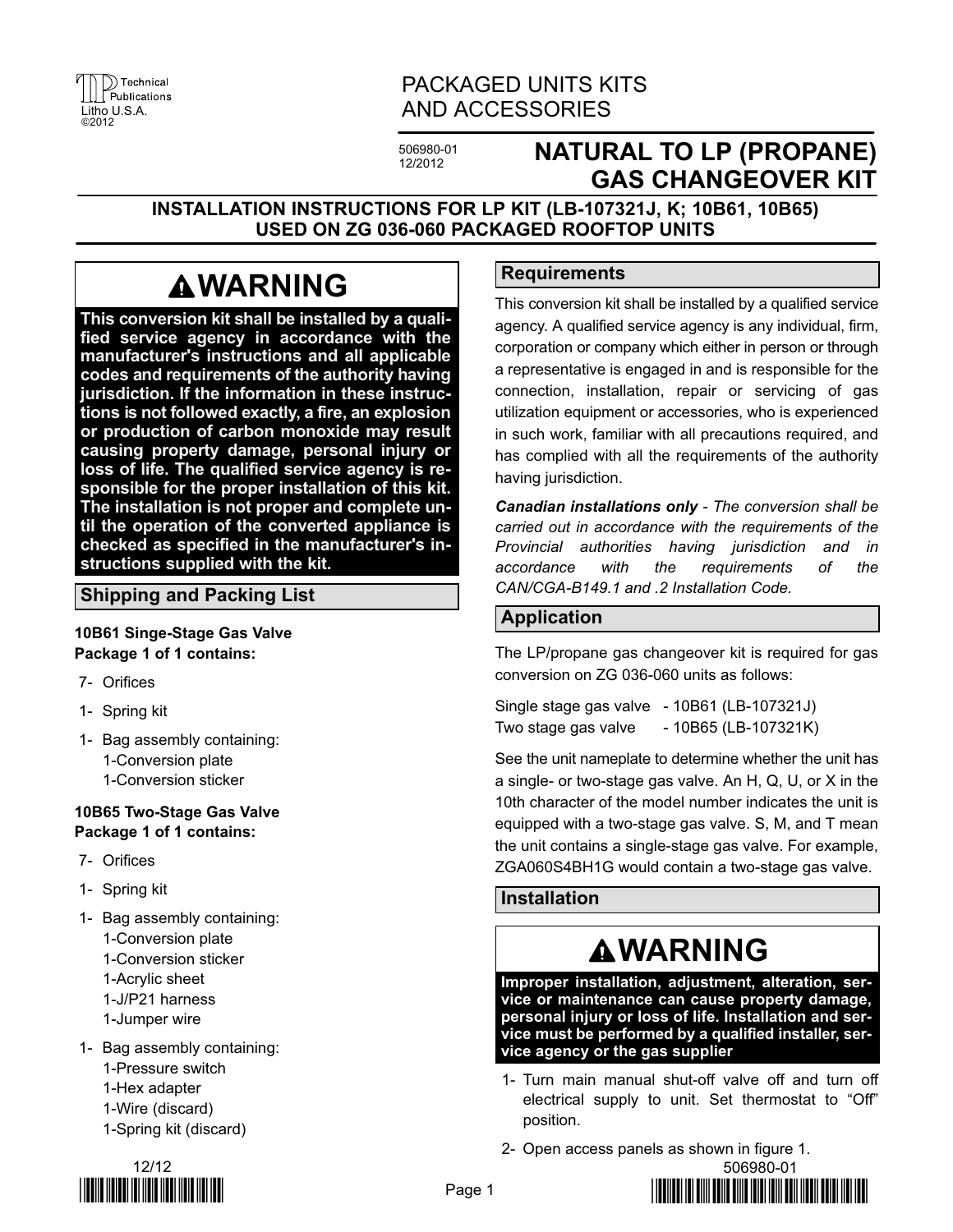<span id="page-1-0"></span>

**FIGURE 1**

## **ACAUTION**

**Danger of sharp metallic edges. Can cause injury. Take care when servicing unit to avoid accidental contact with sharp edges.**

*IMPORTANT-The gas supply shall be shut off prior to disconnecting the electrical power, before proceeding with this conversion.*

3- Remove and retain four screws securing manifold to burner box; remove manifold. See figure 2.

4- Remove orifices from manifold and install the orifices provided in kit. Unit will have 3, 5, or 7 burners. Replace only the orifices which have a burner installed.

#### **CAUTION - Tighten orifices with pipe threads to 6.25 ft.lbs. Do not overtighten.**

*IMPORTANT - Do not use thread compound on gas orifices.*

- 5- Replace the manifold and secure with retained screws.
- 6- Install spring kit as shown in figure [3](#page-2-0) for single-stage gas valves and figure [4](#page-2-0) for two-stage gas valves. Also refer to the manufacturer's instructions provided with spring kit.

*Note - When converting a two-stage gas valve, discard the spring kit and wire located in the bag assembly.*

#### **Pressure Switch - Two-Stage Gas Valves**

- 1- Disconnect power and shut off gas supply to unit.
- 2- Install the hex adapter and pressure switch on the inlet pressure tap of the two-stage gas valve. Apply pipe sealer to at least the first three threads of hex adapter. See figure [5](#page-2-0).

#### *NOTE-Compounds used on threaded joints of gas piping must be resistant to the action of LP/propane gas.*

- 3- Locate J19/P19 combustion air blower connectors in divider panel between heat and compressor sections.
- 4- Disconnect J19/P19.
- 5- Install kit harness between disconnected plugs. See figure [6](#page-3-0).
- 6- Locate S18 combustion air prove switch and disconnect wire labeled P1-5-S18. See figure [7](#page-3-0).



**FIGURE 2**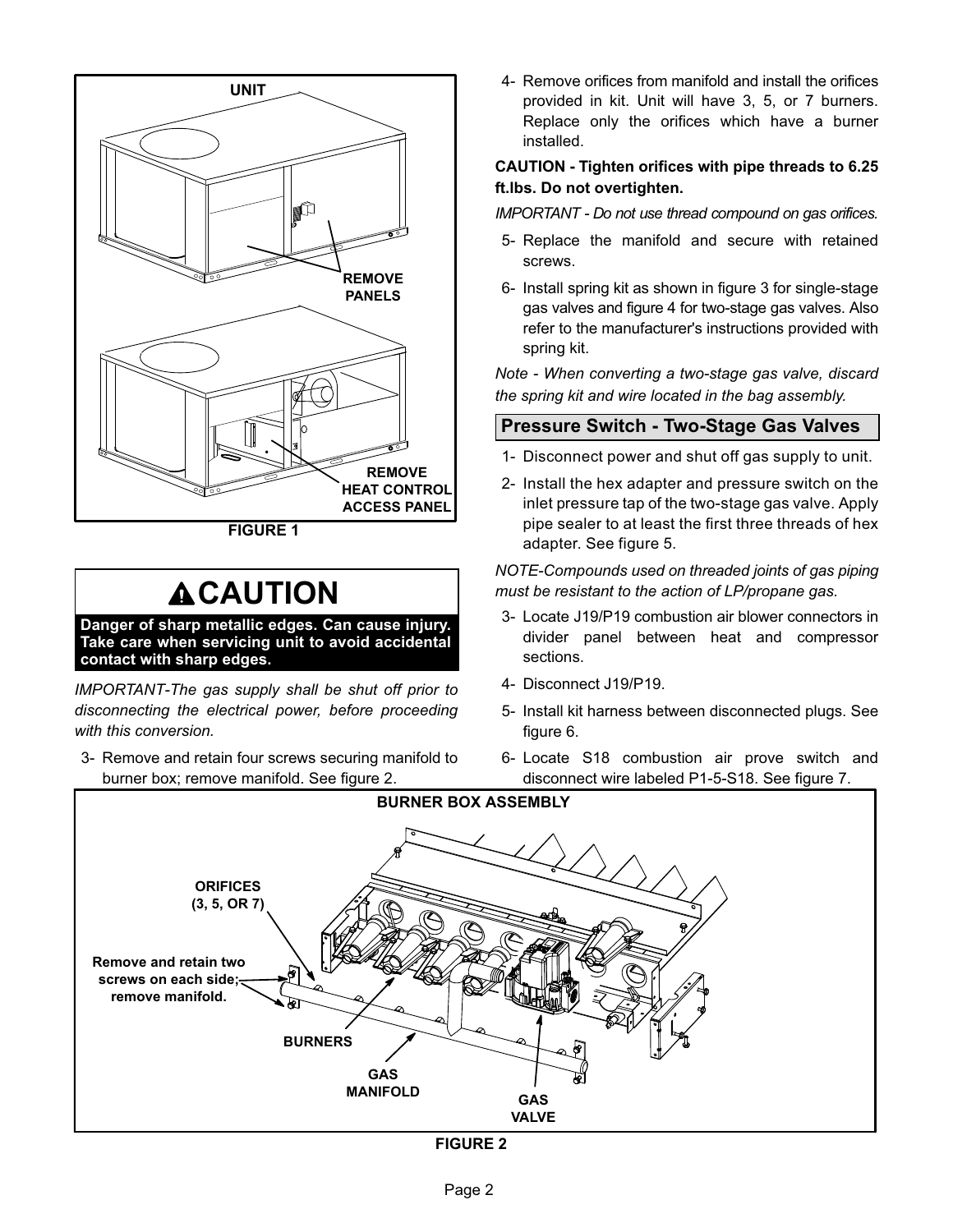#### **CONVERTING SINGLE-STAGE GAS VALVE (Natural to LP)**

- <span id="page-2-0"></span>1. Remove regulator cap screw and pressure regulator adjusting screw.
- 2. Remove existing spring.
- 3. Insert replacement spring.
- 4. Install the new plastic pressure regulator adjustment screw so that the top of the screw is flush (level) with the top of the regulator. Turn the pressure regulator adjusting screw clockwise six complete turns, This adjustment provides a preliminary pressure setting of about 10.5" w.c. (2.6 kPa) for the LP regulator.
- 5. Check regulator setting either with a manometer or by clocking the gas meter.
- 6. Reinstall cap screw.



#### **FIGURE 3**

#### **CONVERTING TWO-STAGE GAS VALVE (Natural to LP/Propane)**

- 1- Remove both high fire and low fire springs from the gas valve.
- 2- Replace both high fire and low fire springs with the provided LP springs color-coded white.
- 3- Install the high fire adjustment screw and adjust approximately 12 turns.
- 4- Install the low fire adjustment screw and adjust approximately 8 turns.
- 5- Install both regulator screw covers.



**FIGURE 4**

- 6- Disconnect insulated ¼" quick connects between S18 and S47. See figure [7.](#page-3-0)
- 7- Reattach ¼" quick connect to S43. See figure [7](#page-3-0).

#### **Start-Up And Adjustments**

- 1- Replace heat section access panels.
- 2- Close heat section access panel.



#### **FIGURE 5**

#### **A-To place unit in operation:**

1- Turn main manual shut-off valve on.

# **WARNING**

**Danger of explosion. Can cause injury or death. Do not attempt to light manually. Unit has a direct spark ignition system.**

- 2- Wait five minutes, then open manual knob on gas valve and replace compressor access panel.
- 3- Restore electrical supply to unit and set fan switch to "Auto" or "On." Move system selection switch to "Heat" and adjust thermostat setting above room temperature.
- 4- The combustion air blower will start and burners will light within 40 seconds.